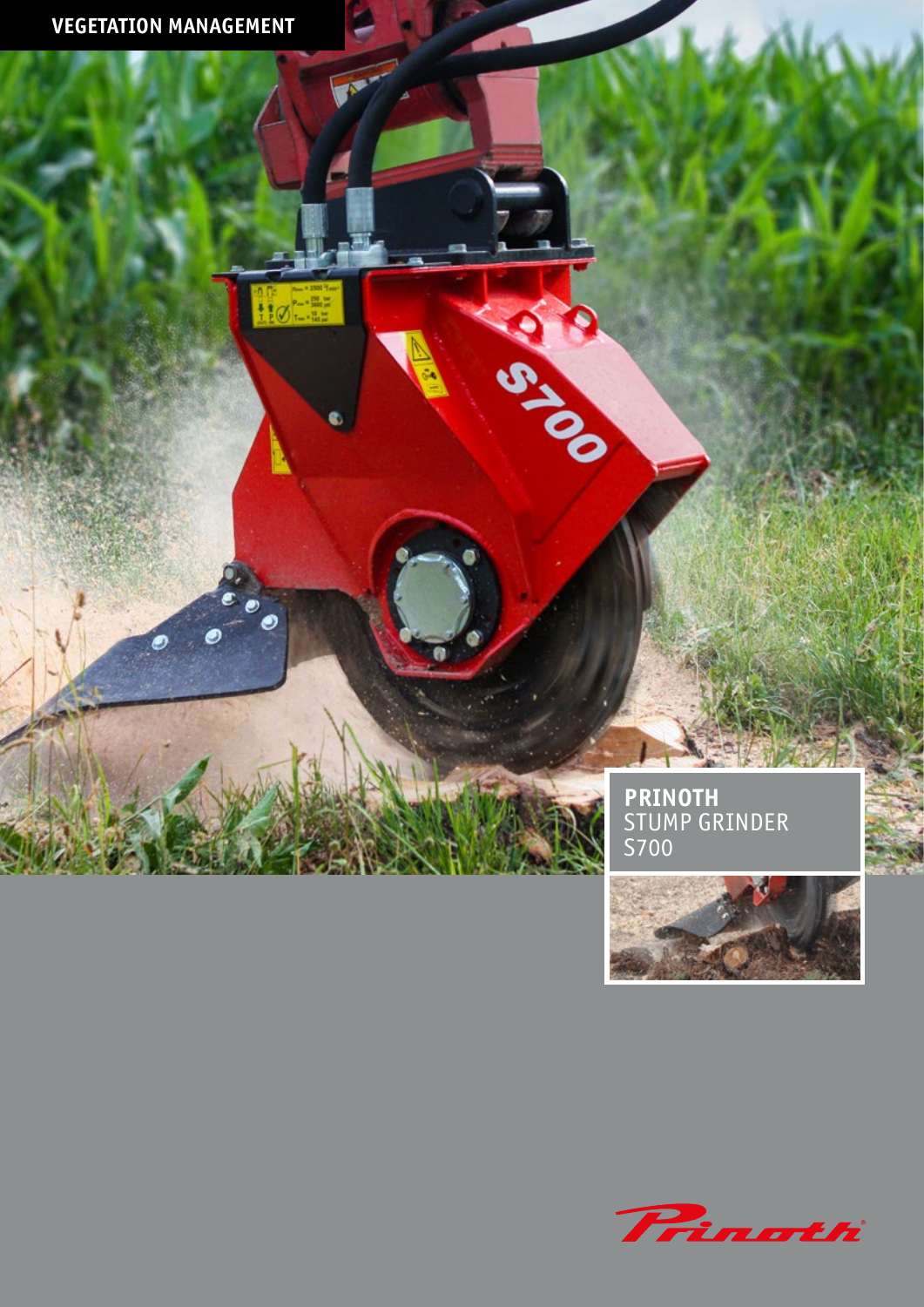## **S700**

**The S700e/s is designed for excavators from 6 - 12 tons and for skid-steer loaders up to 120 HP max with equivalent extension arm.**

## **Benefits for you**

- + Maximum grinding depth
- + Plug & Mulch
- + Simple robust design



**Light weight** Structural layout of the machine allows a highly weight optimized structure.



**Flexible mounting on various carrier vehicles**

The S700e/s can be mounted to all possible carrier vehicles using the universal mounting plate or the mounting frame for .<br>skid steer loaders.



**Plug & Mulch** No extra drain line is required. Freewheel and pressure protection are already integrated into the motor.



**Oystick** 

nang

**Support** Thanks to a special developed support, the transport of the S700e/s is quick and easy.

|                             | <b>EXCAVATOR MOUNTING</b> | <b>SKID-STEER LOADER MOUNTING</b> |
|-----------------------------|---------------------------|-----------------------------------|
| Grid wheel width in [mm]    | $4.48$ [114]              | $4.48$ [114]                      |
| Grid wheel diameter in [mm] | 27.6 [700]                | 27.6 [700]                        |
| Power range                 | $6 - 12t$                 | up to 120 HP                      |
| Volume flow qpm [l/min]     | 16-37 [60-140]            | 16-37 [60-140]                    |
| Weight lbs [kq]*            | 644 [292]                 | 860 [390] (incl. mounting frame)  |
| Tools                       | 45                        | 45                                |
|                             |                           |                                   |

\*The weight information refers to the equipment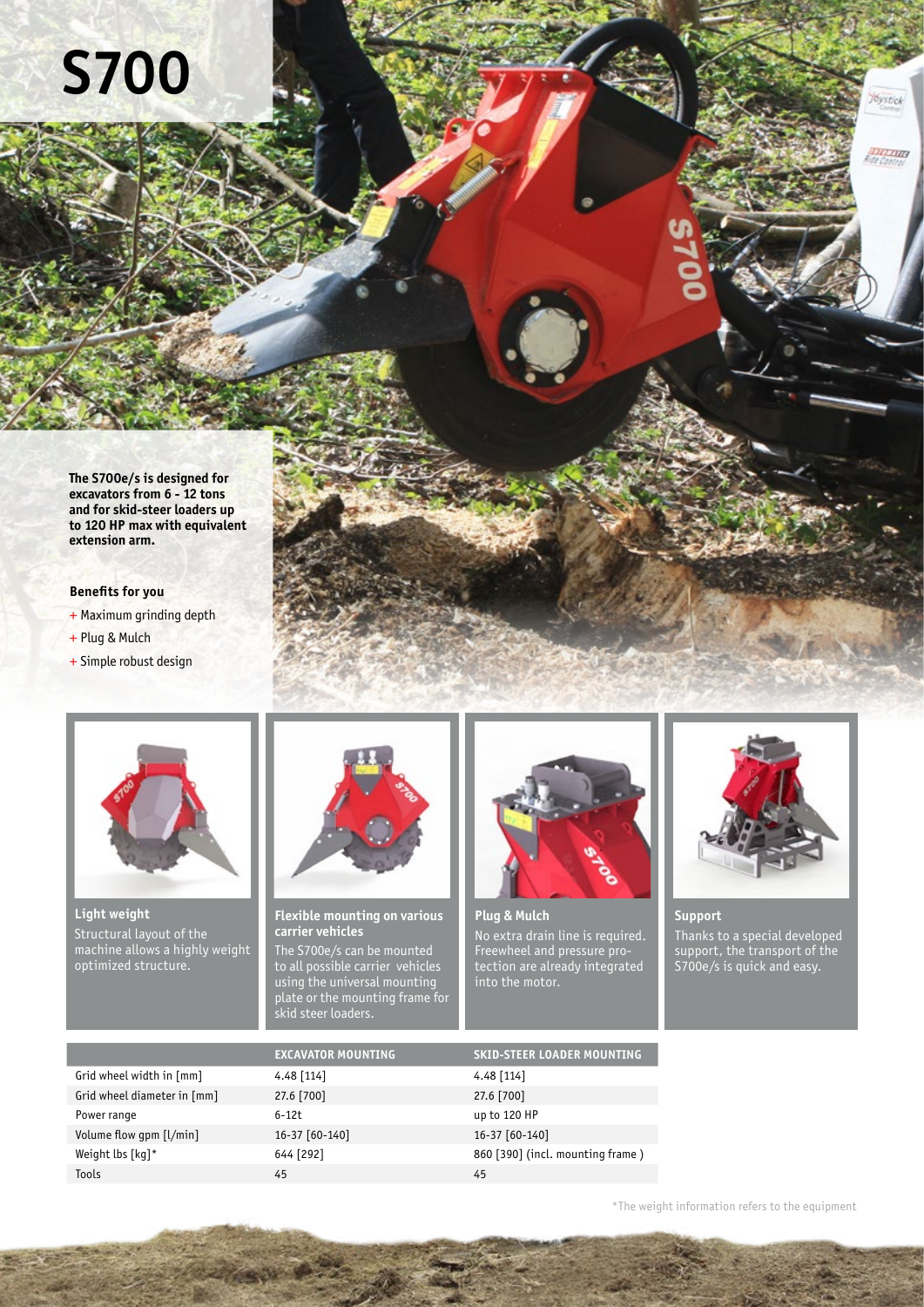





- + Durable cutting teeth
- + Highest carbide grade made in Germany
- + Quick change system
- + Heavy duty disk
- + Dual-direction cutting with teeth on both sides of the disk
- + High grinding productivity



## **Grinding disk**

The grinding disk of the S700e/s has about five tool elements and five wear resistant elements, which are mounted alternating one after another.